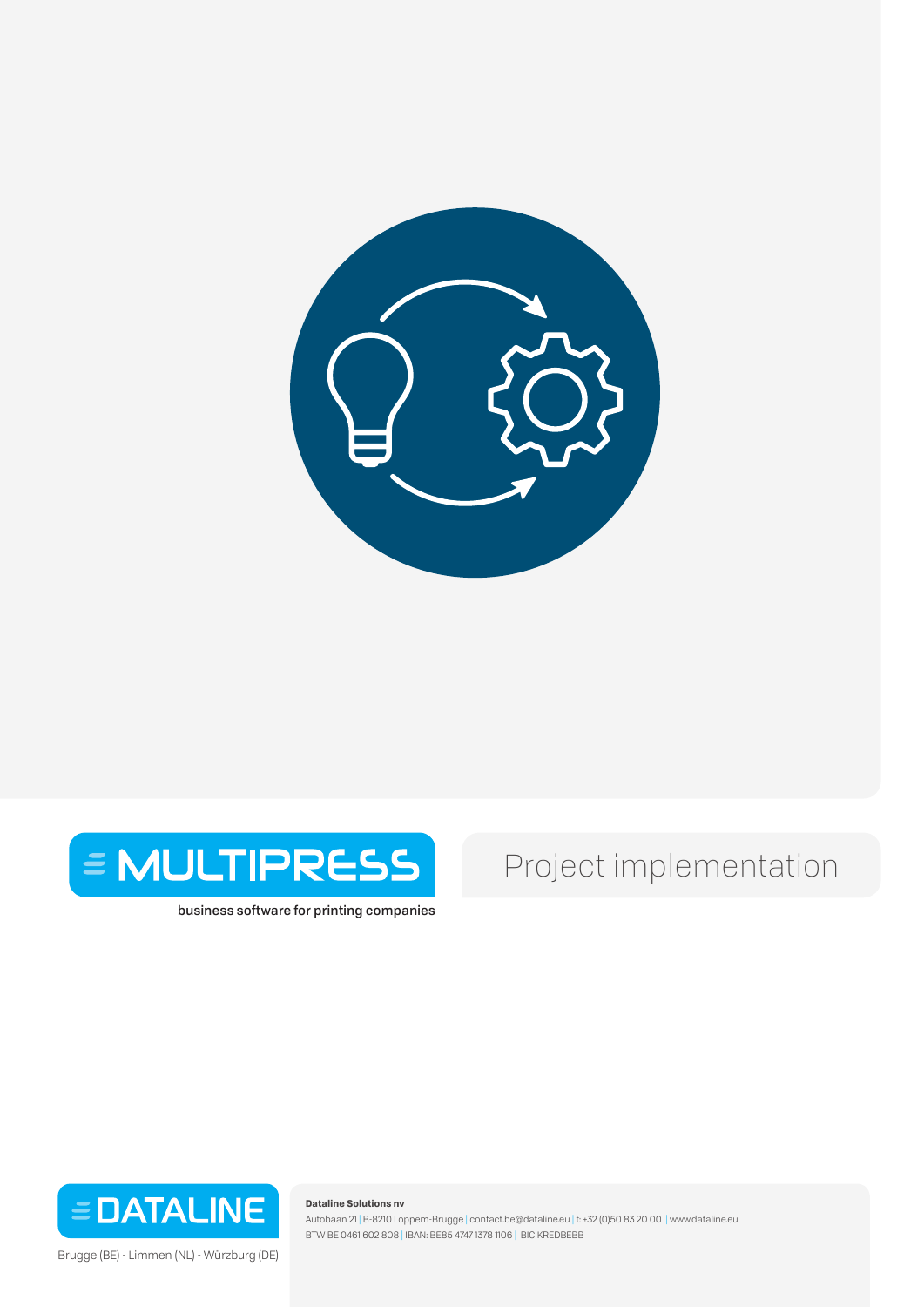

## 1 Table of contents

| $\mathbf{1}$   | Table of contents                                                                                                                                                                                                                                                                                                                                                                                                                                  | $\overline{2}$                                                                                   |
|----------------|----------------------------------------------------------------------------------------------------------------------------------------------------------------------------------------------------------------------------------------------------------------------------------------------------------------------------------------------------------------------------------------------------------------------------------------------------|--------------------------------------------------------------------------------------------------|
| $\overline{2}$ | Introduction                                                                                                                                                                                                                                                                                                                                                                                                                                       | $\overline{3}$                                                                                   |
| 3              | <b>Purpose</b>                                                                                                                                                                                                                                                                                                                                                                                                                                     | 3                                                                                                |
| 4              | <b>Means and infrastructure</b>                                                                                                                                                                                                                                                                                                                                                                                                                    | $\overline{3}$                                                                                   |
| 5              | Road map                                                                                                                                                                                                                                                                                                                                                                                                                                           | $\overline{3}$                                                                                   |
|                | Step1 - Green Papers<br>Step 2 - Installation of the MultiPress software<br>Step 3 - Data import<br>Step 4 - Pre project support<br>Step 5 - Training<br>Step 6 - Post project support at the customer<br>Step 7 - Completion                                                                                                                                                                                                                      | 3<br>$\overline{3}$<br>$\mathfrak{Z}$<br>3<br>$\overline{4}$<br>$\overline{4}$<br>$\overline{4}$ |
| 6              | <b>Training Schedule</b>                                                                                                                                                                                                                                                                                                                                                                                                                           | 4                                                                                                |
|                | Training contents A - Setup and parameterization<br>Training contents B - Relations and layouts<br>Training contents C - Calculation for beginners<br>Training contents D - Calculation for advanced users<br>Training contents E - Order processing and documentation<br>Training contents F - Purchase and stock<br>Training contents G - Time registration<br>Training contents H - Invoicing<br>Training contents I - Management and reporting | 4<br>$\overline{4}$<br>4<br>$\overline{4}$<br>5<br>5<br>5<br>5<br>5                              |
| 7              | Project team                                                                                                                                                                                                                                                                                                                                                                                                                                       | 6                                                                                                |
| 8              | <b>Trainings matrix</b>                                                                                                                                                                                                                                                                                                                                                                                                                            | $\overline{7}$                                                                                   |

**Dataline Solutions nv** 

 $\mathsf{I}$  = MULTIPRESS  $\mathsf{I}$  = QUOJOB)

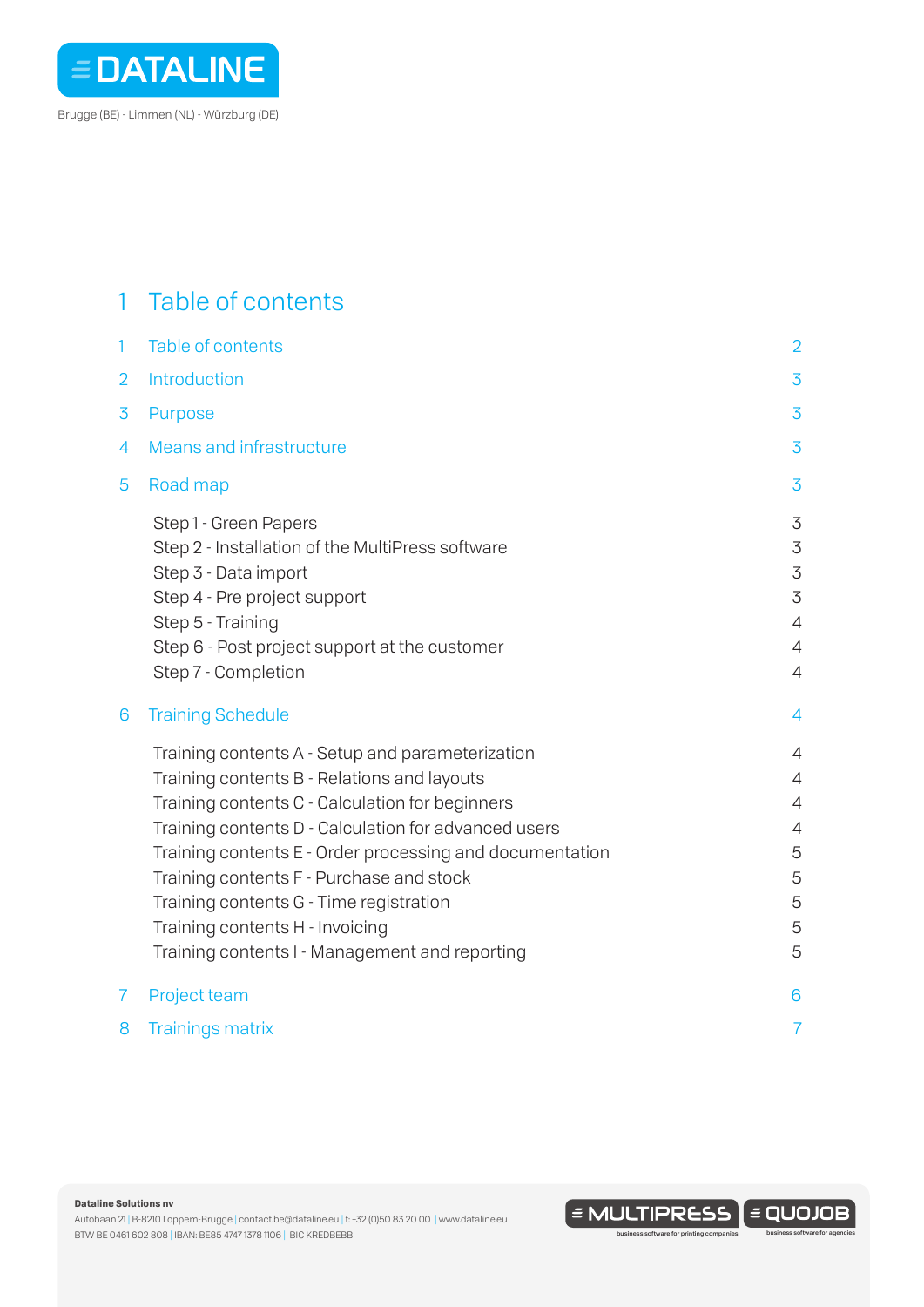

# 2. Introduction

With Data Line Solutions your project is guided, implemented and supported in a professional way.

- Guided by your personal MultiPress project manager..
- Installation, service and technical support by IT
- Support in the use of MultiPress through in-house Service & Support team
	- o Tel: +32 50 83 20 02
	- o Fax: +32 50 83 20 01
	- o E-mail: support@dataline.eu

### 3. Purpose

Training the employees in the general use of MultiPress and supply them with the necessary skills so they can extrapolate to the general internal workings of the company.

## 4. Means and infrastructure

The trainings take place in the classrooms of Data Line Solutions in Bruges (Loppem) or at the customers site. The training area needs to be equipped with:

- Beamer (can be supplied by Data Line Solutions needs to be informed in advance)
- Every user needs to have a computer (max. 2 persons per computer) with:
	- o Minimum resolution 1240 x 800
	- o Internet connection
	- o Browser (Safari, Firefox or Chrome)

## 5. Road map

### Step 1 - Green papers (Rates and Standards)

Together with the customer the Project Manager goes through the "Green Papers (Rates and Standards)" document to implement the necessary parameterization. The customer needs to prepare the Green Papers as good as possible.

### Step 2 - Installation of the MultiPress software

✓ On the server and the workstations (Multi User)

Note: the Operating System needs to be installed ant the network needs to be configured by the hardware supplier

**Dataline Solutions nv** 

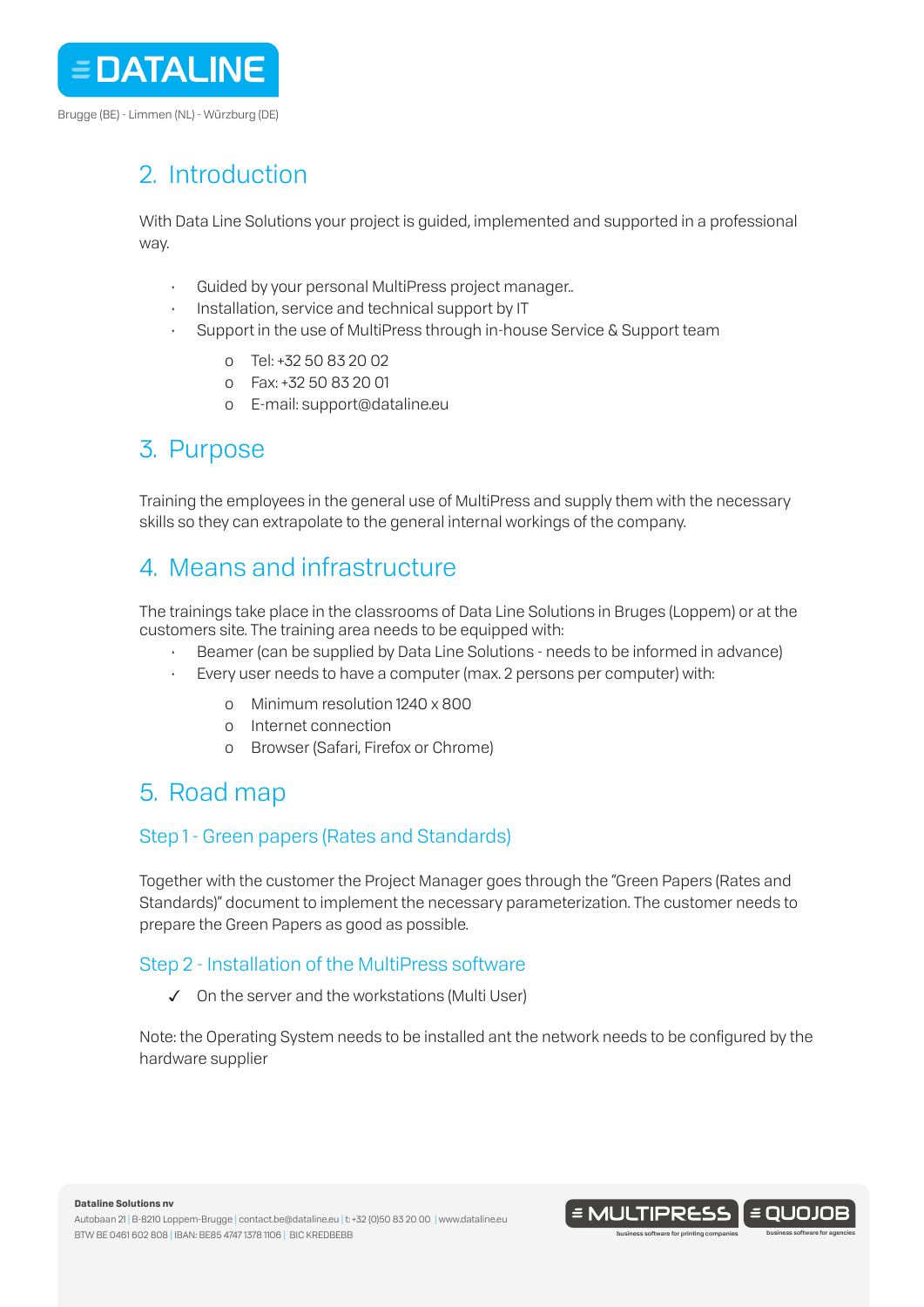

Brugge (BE) - Limmen (NL) - Würzburg (DE)

### Step 3 - Data-import

- ✓ Import of customers and suppliers
- ✓ Conversion of the old data to the software
- ✓ Import of the data from other systems

### Step 4 - Pre project support

- ✓ Pre project support at the customers site
- $\checkmark$  Going through the parameters and inputting them
- ✓ Analysis of the current way of working
- ✓ Establishing the solution models
- ✓ If applicable: link MultiPress to accountancy software
- ✓ If applicable: import paper catalog

### Step 5 - Training

Trainings are given using the trainings matrix (see further). The customer commits to train new employees that does not have a Data Line Solutions training certificate yet.

### Step 6 - Post project support at the customer

- ✓ Project support at the customer
- ✓ Applying the material covered on the basis of its own Rates and Standards and own specific work practices
- ✓ Applying the solution models

### Step 7 - Completion

Evaluation and completion of the project. Finalizing outstanding issues

# 6 Training Schedule

### Training contents A - Setup and parameterization

MultiPress is as a house that needs to be equipped with your machines, procedures and rates. Based on a road map and the MultiPress Green Papers your company is equipped within MultiPress. Who are your employees, which user rights do they have, your corporate identity, your machines, your document numbering… everything that distinguishes your company from your colleagues is implemented within MultiPress. Possibly this time can also be used to convert and import your relations within MultiPress.

**Dataline Solutions nv** 

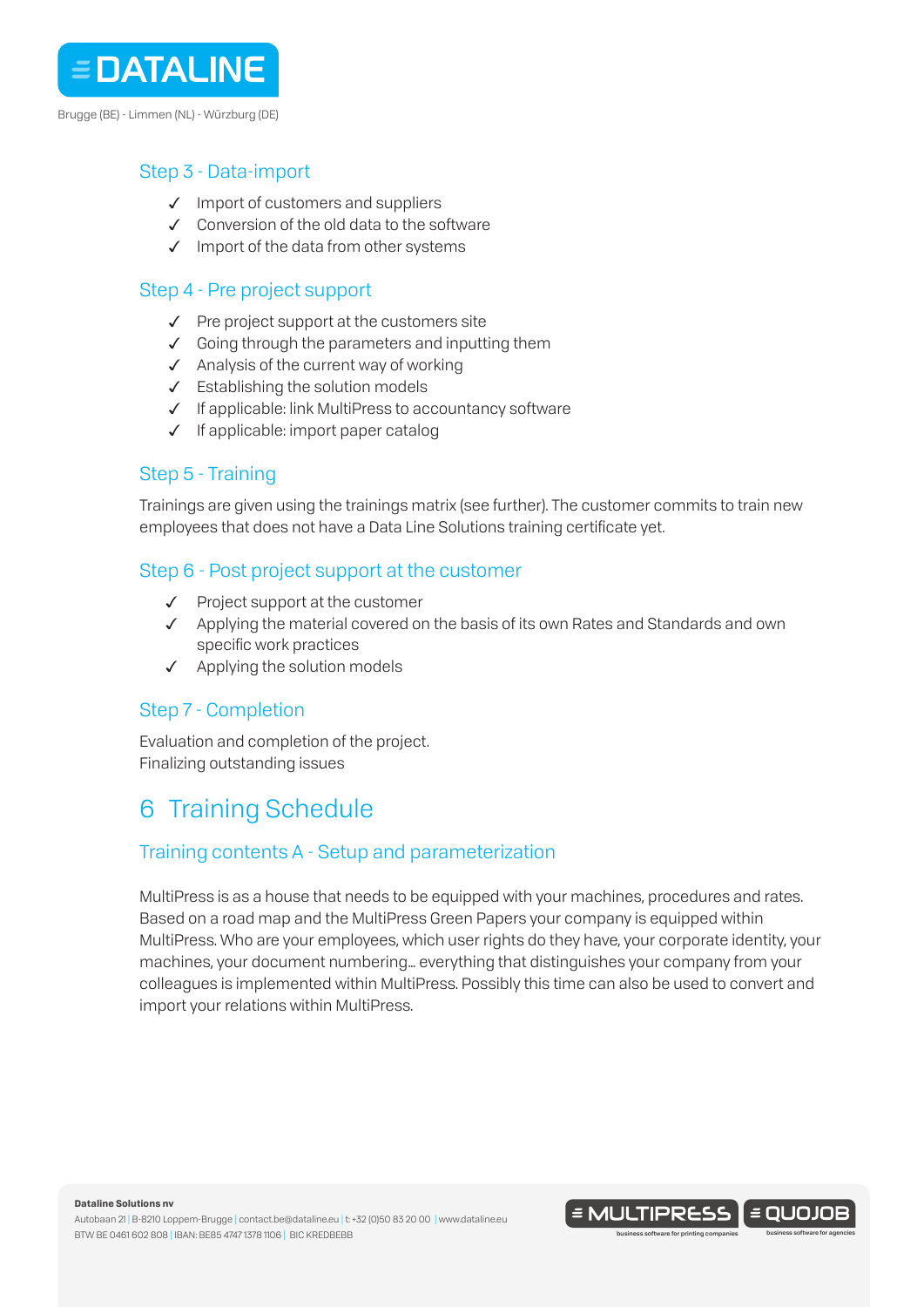

### Training contents B - Relations and layouts

Using concrete practice examples and realistic exercises the user learns the quickest way to deal with all the possibilities of the CRM module within MultiPress (customers, suppliers, prospects). After this session you can create contact persons, delivery and invoice addresses, price agreements and if you wish you can also start working with the excessive sales information system. Determining your corporate identity and/or altering the MultiPress layouts, correspondence module and base templates are also thought.

### Training contents C - Calculation for beginners

- On the basis of a simple calculation (letterheads, flyer's, brochure) all steps are taught : prepress, printing, finishing, subcontractors (fixed price agreements)
- How to forward a price request to different suppliers
- Searching calculations or safe them as a standard
- How to convert a calculation to an order

### Training contents D - Calculation for advanced users

This training is only suited for people that can already create calculations fluidly, but would like to continue on a higher level for printing (multiple signatures, several types of media…) and finishing: saddle stitching, collating, cutting, ...

### Training contents E - Order processing and documentation

How is an order processed and how is an order confirmation, work sheet, delivery form, label, accompanied proof work sheet made?

- How to automatically sent an order confirmation to different suppliers.
- Planning: input of an order, planning projects, "drag and drop" system.
- Invoicing from an order

### Training contents F - Purchase and stock

How are raw materials, purchases and stock managed within MultiPress? Next to this following functionalities are also taught:

- Manage different kinds of paper, envelopes, plates, films, boxes,...
- Stock management: purchase of different paper types or automatically purchase these through the order
- Control of the delivered goods
- ̵ Connectivity to different paper suppliers: BuhrmanUbbens, Antalis, Papyrus, Igepa,…

#### **Dataline Solutions nv**

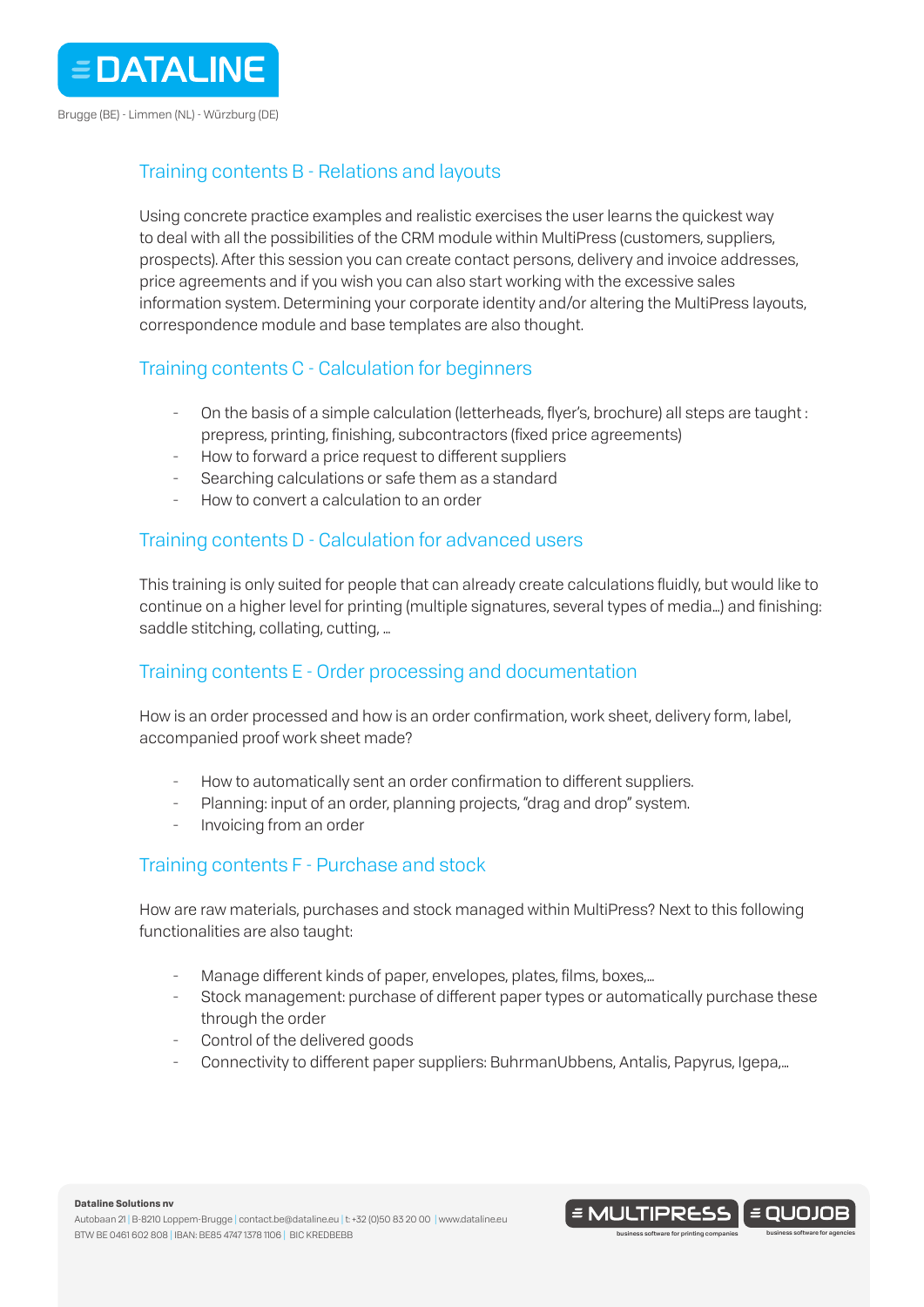

### Training contents G - Time registration

Training MultiPress for people from the prepress, printing and finishing department that needs to registrate.

### Training contents H - Invoicing

Creating a new invoice, eventually with extras. Follow up on payments within MultiPress.

### Training contents I - Management and reporting

The report generator offers an infinitely amount of possibilities to create company specific reports and lists.

## 7 Project team

| <b>Data Line Solutions Contacts</b>                                                                            | <b>Customers Contacts</b> |
|----------------------------------------------------------------------------------------------------------------|---------------------------|
| Davy Verstaen<br>Project Manager EMEA<br>davy@dataline.eu<br>+32 50 14 04 52                                   |                           |
| Thomas Couvreur & Maarten De Raeymaecker<br><b>Support Engineers</b><br>support@dataline.eu<br>+32 50 83 20 02 |                           |
| Jeffrey Lazou<br>Software Development<br>support@dataline.eu<br>+32 50 83 20 02                                |                           |
| Amke Muylle<br>Project Administrator<br>office.eu@dataline.eu<br>+32 50 83 20 00                               |                           |

#### Responsibilities Help desk:

- Log and keep track of support questions an incident report
- Limit recovery times to a minimum
- Complete functional documentation and keep them up to date
- Replying on incidents after a solution has been found

#### **Dataline Solutions nv**

Autobaan 21 | B-8210 Loppem-Brugge | contact.be@dataline.eu | t: +32 (0)50 83 20 00 | www.dataline.eu BTW BE 0461 602 808 | IBAN: BE85 4747 1378 1106 | BIC KREDBEBB